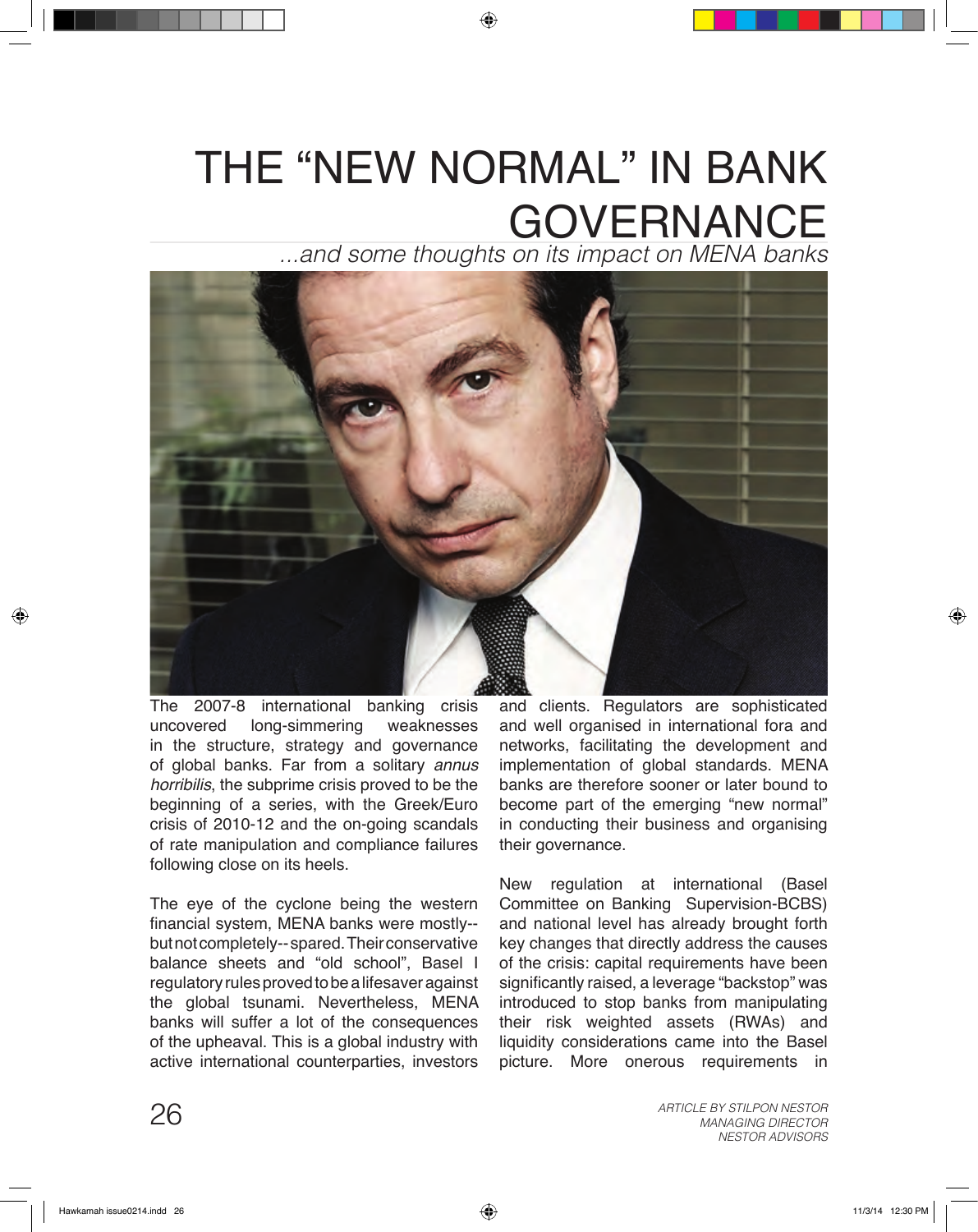these areas were imposed on "systemically important financial institutions" (SIFIs). Regulators on both sides of the Atlantic require banks to develop detailed, realistic recovery and resolution plans; and they are being quite tough with their implementation: US supervisors have sent the majority of SIFI "living wills" back to the drawing board while some US banks have created special resolution plan committees at board level.

Overall, these requirements make it less attractive for institutions to keep growing their balance sheets in ways that put the whole banking system at risk. Of course, one of the key goals of all this effort is to banish "too big to fail".<sup>1</sup> In other words, smaller institutions (and balance sheets) constitute a key aspirational element of the "new normal". Some of the largest OECD economies have witnessed important regulatory efforts to keep banks from engaging in certain activities or, alternatively, to "ring fence" activities that are "systemic" (e.g. retail banking).

Another important aspect of the "new normal" is the way regulators view governance arrangements within individual banks. A radical shift occurred in this area. Past approaches ranged from completely indifferent to "light touch". A supervisory "heavy hand" is currently replacing these approaches, spearheaded by G20 jurisdictions and the BCBS which significantly include KSA. Within the revamped Basel Pillar 2 mandate, supervisors have placed governance at the centre of both onsite and off-site supervision of the banks. In more active supervisors, substantive norms on governance have been developed, of a detail and scope unimaginable five years ago. Let us take a quick look at the most important areas:

**a. Remuneration:** Compensation was never perceived to be a very important issue for MENA banks-- probably rightly so. Close involvement of private or government shareholders ensured that agency problems were never acute in this part of the world. But in the west, the principal-agent relationship between shareholders and management is intermediated by share price and "independent" boards. If one believes that the alignment of these "abstract" shareholders with management in the relentless pursuit of shareholder value is good corporate governance, the banking crisis might be seen as too much of a good thing.

Big failures in the remuneration area became systemic risks and, eventually, important drivers of the global crisis, making remuneration a key focus of global regulators. The enormous remuneration packages, averaging an annual total of EUR 5,617,944 for a European top-25 bank CEO in 2007 (and much higher for their US counterparts), were largely composed of variable remuneration. Return on equity (ROE) was by far the most popular metric used. ROE is an indicator highly sensitive to leverage. It should therefore come as no surprise that ROEs of more than 20% observed in the noughties were, to a large extent, the result of excessively levering the balance sheet. 2

Within the same European bank group, variable remuneration packages also had relatively short term vesting horizons. Bankers could make risky bets today and watch their institutions fail "from afar", having already pocketed the gains.

All of this is now changing. The "new normal", mandated by major regulators on the basis of FSB guidelines, wants a significant proportion

<sup>1</sup> Sorkin, Andrew. Too big to fail: The Inside Story of How Wall Street and Washington Fought to Save the Financial System--and Themselves New York: Viking Press 2009

Ladipo D. & Nestor, S, Bank Boards and the Financial Crisis: A corporate governance study of the 25 largest 2 European banks. London: Nestor Advisors, May 2009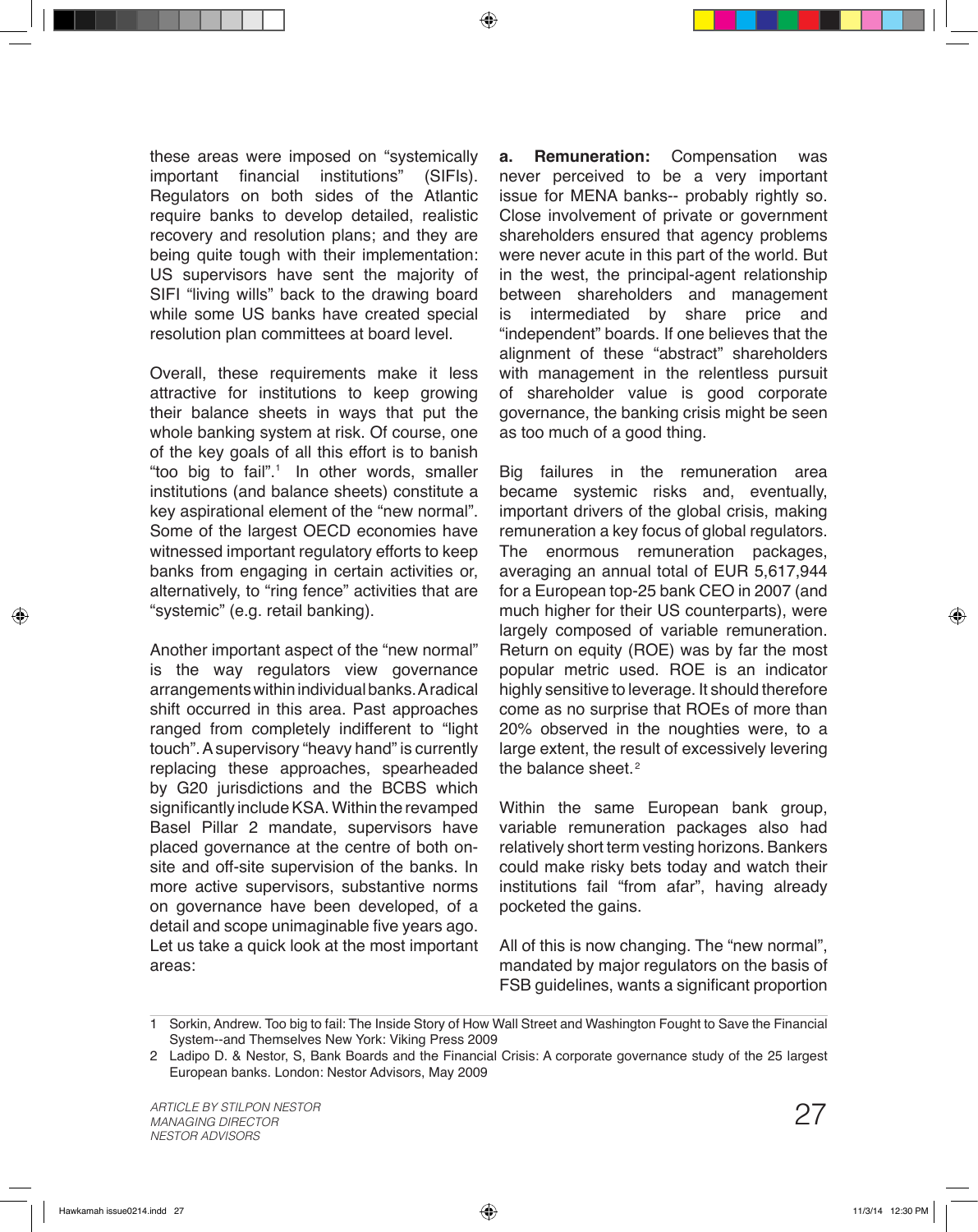of variable remuneration (at least 40% in the  $EU<sup>3</sup>$ ) to be deferred and paid out over a period of three to five years in the future. Current proposals in the UK would take this period to an astonishing seven years for senior managers. 4 Regulators want variable remuneration to be "at risk" and be "clawed back" if pay-outs were based on false assumptions. And board remuneration committees, now mandatory for all large banks, are responsible for setting the quantum of the remuneration for a significant number of "risk takers" within the organisation.

Interestingly, our research at Nestor Advisors suggests that the CEOs of some of the bestperforming large European banks received little variable remuneration. Among the three Swedish banks that come at the top of our three-year performance ranking none has a bonus scheme<sup>5</sup>. Moreover, the Swedish bank boards that approve variable pay would typically tie it not to individual but collective performance, and pay it out to bank employees in a fairly egalitarian way, deferred well into the future.

**b. Risk governance, controls (and culture):** The absence of risk management "ownership" by bank boards was identified as another proximate cause of the crisis and of various conduct failures. Regulators on both sides of the Atlantic now require bank boards to constitute stand-alone risk committees $\,^{\circ}$ 

(BRCs) made up exclusively of non-executive directors. In Europe, this is the case in 13 of the top-25 banks compared to 5 in 2007. In the US, SIFIs are now required to have risk committees with extensive responsibilities. Some of the largest banks that failed during the crisis did not have risk committees (Bear Stearns); or, in the banks that did have them, the committees met only rarely (Lehman Brothers).

Rules have also been established to ensure the seniority, competence and authority of the risk management function, and its head, the Chief Risk Officer (CRO) – what we at Nestor Advisors call CRO "gravitas"<sup>7</sup>, and to place the responsibility for maintaining the adequacy of the function squarely on the board and its risk committee<sup>s</sup>. As a result, all CROs are today members of executive committees, while in 2007 only 20 were sitting in ExComs in the top-25 European banks.

Most importantly, bank boards and their risk committees now have the responsibility for setting the risk appetite, i.e. the amount of risk the bank is willing to take in order to fulfil its business objectives. In most banks, boards were the active setter and "owner" of high-level quantitative boundaries on risk taking<sup>®</sup>. They were not used to such a rigorous, top–down process. In the best of cases, they perceived their responsibility to

Directive 2010/76/EU Annex I - Note also that the CRD IV limits the amount of annual variable remuneration to a 3 maximum of two times fixed pay following explicit shareholder approval (Directive 2013/36/EU (CRD IV), Article 94), European Union, http://eur-lex.europa.eu/legal-content/EN/TXT/?uri=CELEX:32010L0076

PRA CP15/14/FCA CP14/14, Strengthening the alignment of risk and reward: the new remuneration rules 4 Prudential Regulation Authority, Bank of England, July 2014, http://www.bankofengland.co.uk/pra/Pages/ publications/cp/2014/cp1514.aspx

Nestor Advisors, Cultural revolution: culture and corporate governance in the largest 25 European banks London: 5 Nestor Advisors, (forthcoming December 2014)

- 6 Directive 2013/36/EU (CRD IV), Article 76, http://ec.europa.eu/internal\_market/bank/regcapital/legislationin-force/index\_en.htm & US Federal Reserve System, Enhanced Prudential Standards for Bank Holding Companies and Foreign Banking Organizations; Final Rule, March 2014, http://www.gpo.gov/fdsys/pkg/FR-2014-03-27/pdf/2014-05699.pdf
- 7 Lawton C. & Nestor S., Bank boards after the flood: The changing governance of the 25 largest European banks, London: Nestor Advisors, October 2010 & IIF, Governance for strengthened risk management, Washington, DC: Institute of International Finance, October 2012
- 8 See for example Directive 2013/36/EU (CRD IV), Article 76.
- FSB, "Principles for an effective risk appetite framework", Basel: Financial Stability Board, November 2013 9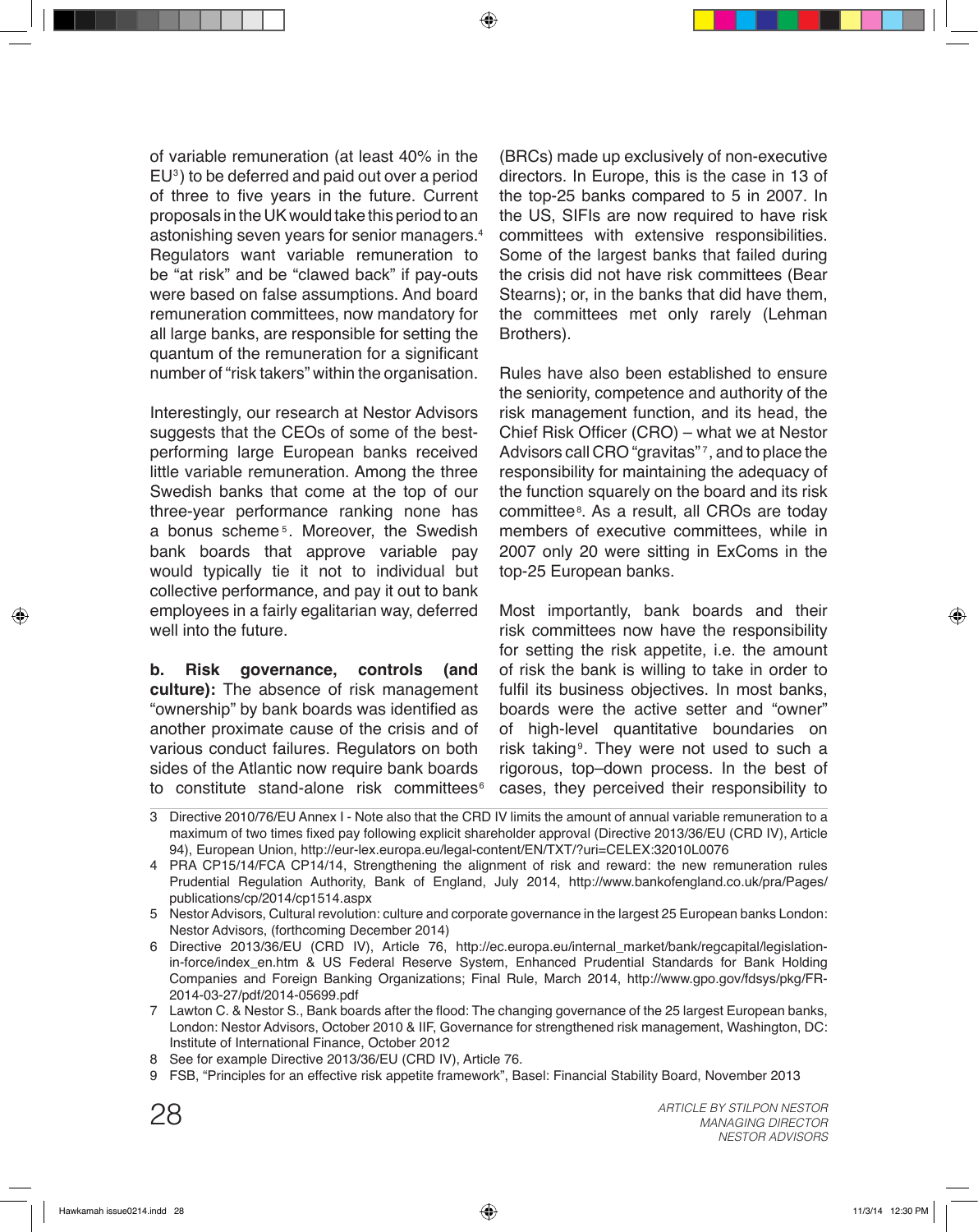be limited to the oversight of the bank's risk profile as it developed from the bottom up. Now, in addition to setting the risk appetite, regulators also want boards to own and approve the internal capital and liquidity adequacy assessment processes (ICAAP, ILAAP). These are highly technical exercises requiring an advanced understanding of the business of banking.

In these areas, many MENA regulators have been quite active in adopting norms similar to global standards. For example, the Saudi Arabian Monetary Authority requires boards in SIFIs to approve a risk appetite statement as well as ICAAP, to form risk committees and to have independent risk functions.

And then there is risk culture…

Banking (and risk) culture: In a recent interview, Archbishop Welby, a member of the UK Parliament's Commission on Banking Standards, quoted Peter Drucker to remind us that "when it comes to banking, culture eats regulation for breakfast every morning". 10 Welby is referring to an astonishing number of conduct failures among global banks which has led to a barrage of sanctions by regulators. BNP Paribas settled for USD 8.9 billion to federal and state government agencies while agreed to pay USD 16.6 million in the context of a settlement with OFAC. Irrespective of the sometimes legally dubious reasoning behind these sanctions, most banks have not dared challenge them--and for good reason. The trust of their clients and the public at large is at such a low point that self-righteousness would only make matters worse.

Welby is also alluding to the misguided view that regulation alone can fix all that. It cannot… but it is certainly trying! The draft guidance of the European Banking Authority (EBA) on the new Supervisory Review Process (SREP) requires supervisors to "encompass the assessment of banking and risk culture" in their already quite extensive on-site assessment of banks' "internal governance" <sup>11</sup>. The Institute of International Finance (IIF), the industry's global think tank/lobby, asks banks to regularly self-assess their "risk culture"  $12$ , the key "indicators" of which are  $\overline{13}$ : tone at the top, accountability, effective communication and challenge; and incentives.

At Nestor Advisors, we view culture as "process over time", i.e. the main accepted paths that the members of an organisation follow in order to accomplish their tasks—crucially including conducts and behaviours. Such similarities in behaviour can emerge only over time—it is not enough to mandate change, you have to live it. "Process over time" can only reflect the (real, as opposed to website) values that members of an organisation hold dear. It also encompasses views (and expectations as to other members' views) on the firm's identity, continuity and relationship with clients.

The subject of culture is too complex to be further discussed within the scope of this brief paper. Suffice it here to make two key points:

i. While culture is "real" and important, it can only be changed by targeting specific incentives, policies and conducts which impact on "the way we do things". This targeting must be sustained and consistent over a period of time. Thus, while boards

Financial Times 11/10/2014, http://www.ft.com/cms/s/0/6b91b4fc-506b-11e4-8645-00144feab7de. html?siteedition=uk#axzz3GOmx4Pm7 10 Financial

EBA/CP/2014/14, July 2014, https://www.eba.europa.eu/documents/10180/748829/EBA-CP-2014-14+(CP+on 11 +draft+SREP+Guidelines).pdf

<sup>12</sup> IIF, Risk Culture, "Reform in the financial services industry: Strengthening practices for a more stable system", December 2009

<sup>13</sup> FSB, "Guidance on supervisory interaction with financial institutions on risk culture: A framework for assessing risk culture", April 2014, http://www.financialstabilityboard.org/publications/140407.htm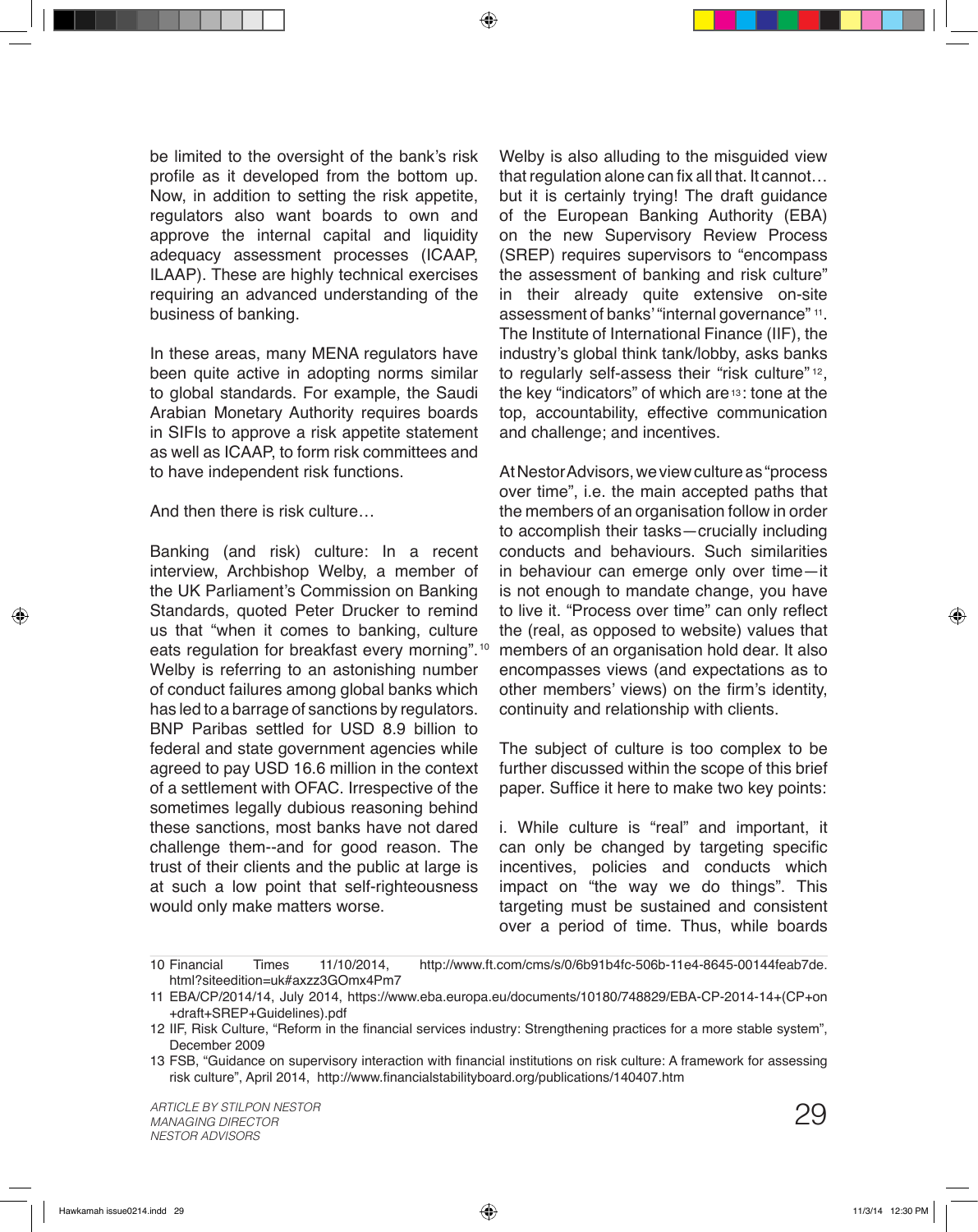need to regularly review the banking and risk culture of the organisation, cultural change as such can only be achieved by setting specific policy, incentive or conduct change objectives.

ii. There is such a thing as a "bad" culture which is more or less what regulators are trying to target. However, the opposite is not true. It is counterproductive for boards to aim for a universally "good" culture. Each institution has its own history of developing its business and dealing with its environment. Some are more individualistic than others; in some, the way people and products evolve is slower and more "embedded", while in others constant change is "part of the DNA". Finding the language to recognise these differences is important 14 but targeting an "ideal" culture might risk "throwing the baby with the bathwater".

**c. Board composition and effectiveness:**

Other areas claiming supervisory attention in the "new normal" are board nomination, composition and effectiveness. Previously these were subject to "softer" capital markets regulation, such as CG Codes. But this is rapidly changing via mandatory banking regulation.

Contrary to the spirit of most European company laws and continental traditions, the board of a bank is now expected to be responsible for its own composition and has a central, explicit role in the nomination process. 15 Large banks are required to have nomination committees who are expected to maintain an active interest in the board's composition needs and actively plan NED and executive

succession. There is a minimum content of independent directors required in order to populate audit, nomination and remuneration committees while non-executives are required not to sit on too many other boards so that they may effectively discharge their ever increasing responsibilities, as discussed  $above<sup>16</sup>$ .

Boards are also required to maintain a watchful eye on their own collective effectiveness and engage in annual evaluations whose adequacy will be checked by supervisors. Most importantly, supervisors are taking an active stance as regards the individual suitability of board directors and of other key function holders. In contrast to a fairly perfunctory "CV" approach on classic fit and proper elements (reputation, criminal record, absence of bankruptcy etc.), supervisors are now directly interviewing and authorising board members. Also, they are ready to hold boards (and their nomination committees) accountable for not having done their homework in vetting individual fit-and-proper and competence. Board members' contribution of knowledge, skills and experience is expected to become an integral part of annual board reviews.<sup>17</sup> In the UK, supervisors are proposing a double track regime: approval for the board members and most senior managers heading key functions (e.g. CEO, CFO, CRO etc.); and a self-administered certification regime for lower level managers, a system whose robustness is subject to supervisory review <sup>18</sup>.

Currently, MENA bank boards are essentially composed of shareholder representatives with limited banking experience and way too many other engagements. This might

<sup>14</sup> Power M., Ashby S., Palermo T., Risk culture in financial organisations, London: London School of Economics, 2012, http://www.lse.ac.uk/researchandexpertise/units/carr/pdf/final-risk-culture-report.pdf

EBA, Guidelines on Internal Governance (GL44), September 2011, http://www.eba.europa.eu/ 15 documents/10180/103861/EBA-BS-2011-116-final-EBA-Guidelines-on-Internal-Governance-(2)\_1.pdf

<sup>16</sup> Directive 2013/36/EU (CRD IV), Article 91

<sup>17</sup> Idem at Article 88

FCA CP14/13/PRA CP14/14, Strengthening accountability in banking: a new regulatory framework for individuals, 18 July 2014, http://www.fca.org.uk/static/documents/consultation-papers/cp14-13.pdf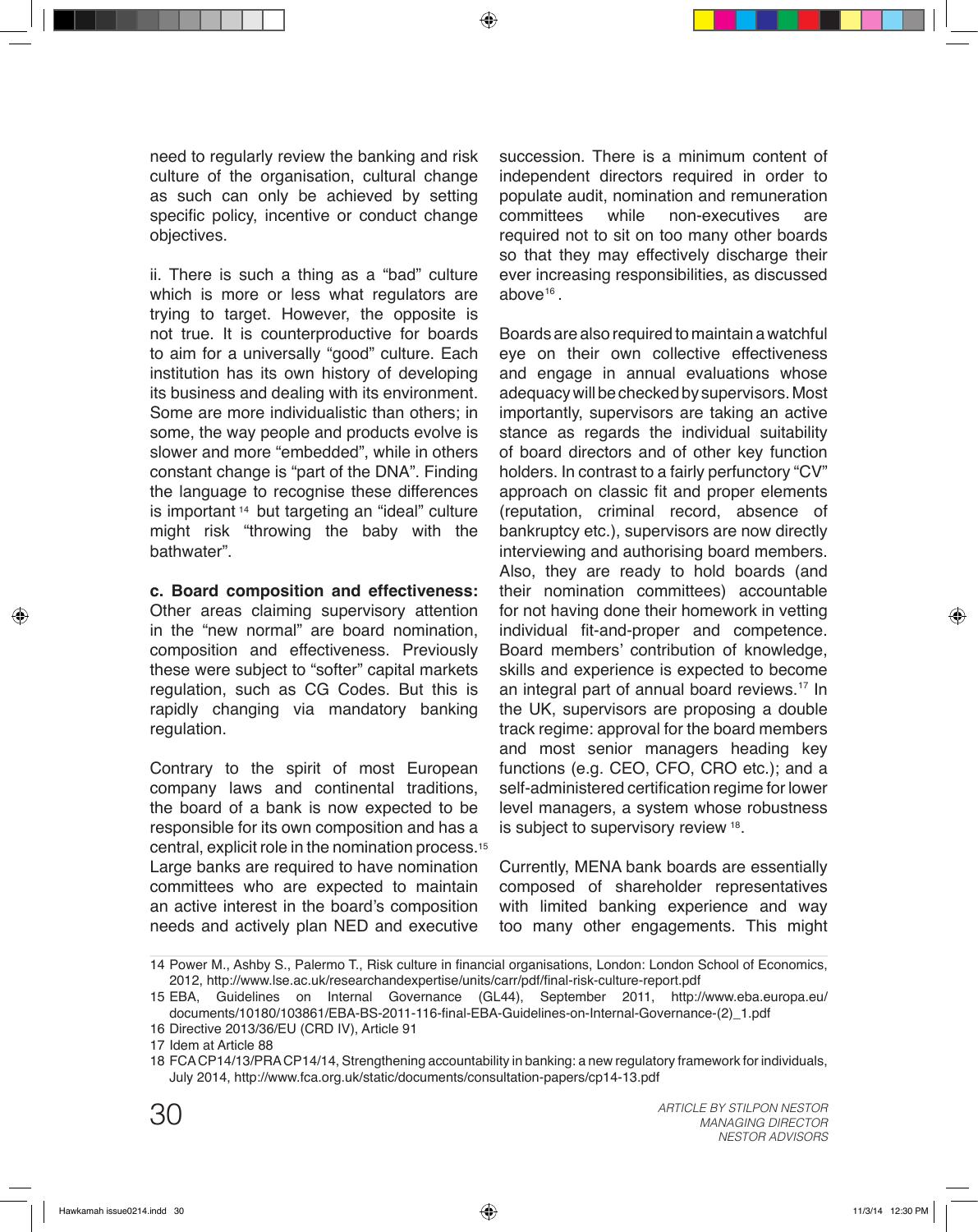*"In the "new normal", risk*  management, finance, compliance *and internal audit are increasingly independent from management. They report directly to the board and are slowly being transformed into quasi-agents of the supervisor. Perversely, this might result in worse, not better, controls: it might*  significantly weaken the authority *of top management to effectively run the bank and to get timely, adequate information. It is likely that, in the "new normal", management might need to build parallel control channels."*

sit awkwardly with the "new normal" emphasis on board expertise and increasing<br>responsibilities. Moreover, shareholder responsibilities. dominated "constituency" boards will have trouble meeting the emerging requirement of board responsibility for nominations, discussed above.

What does all this mean for the future of banking institutions and their boards? How will they look a few years from now?

On the composition front, the emphasis is moving from "idle" independence (based on historic, general corporate governance standards) towards competence. As a result, bank boards are becoming more and more "professional" and hands-on. The need for expertise combined with the increasing legal liability of bank directors result in the significant limitation of the pool of available board members.

Significantly more hands-on boards might mean less "independent" boards, at least in the traditional sense of completely disinterested outsiders sitting as non-executive directors (NEDs). The example of Santander, one of the most successful European banks during and after the crisis, is interesting in this respect. The Santander board asks its NEDs to work quite hard: in 2013 its BRC met 97 times while its AC met 12 times. The board is quite large because it has a significant number of executives. But these "additional" executive directors (i.e. in addition to the CEO and CFO who are "standard" members in many unitary bank boards) are not the traditional heads of businesses who usually sit on other boards with significant executive presence. They are rather "roaming" executives with very broad portfolios and oversight responsibilities. For example, the "CRO" is not the head of the risk function but its overseer, and also the overseer of liquidity management. The executive chairman can sit in most executive committees but does not run the bank; idem for the director who heads strategy. In effect, the distinction between NEDs and executive directors is quite blurred.

All of the above might result in bank boards becoming smaller and more hard working neither of which is a bad thing. Our own findings suggest that this has already started happening: from a median board size of 15 in 2007 bank boards have steadily, albeit modestly, come down to 14 in 2013 . In MENA, boards are already quite small<sup>o</sup> our in-house research indicates that median board size in MENA is 11. Ironically, they might need to become larger as a result of a "double whammy": (a) outside pressure for more expertise, more diversity and a heavier workload (b) internal opposition in removing non-expert shareholder representatives from the board.

Regulatory pressure is also resulting in the significant centralisation of control functions. In the "new normal", risk management, finance, compliance and internal audit are

 $19$  Idem